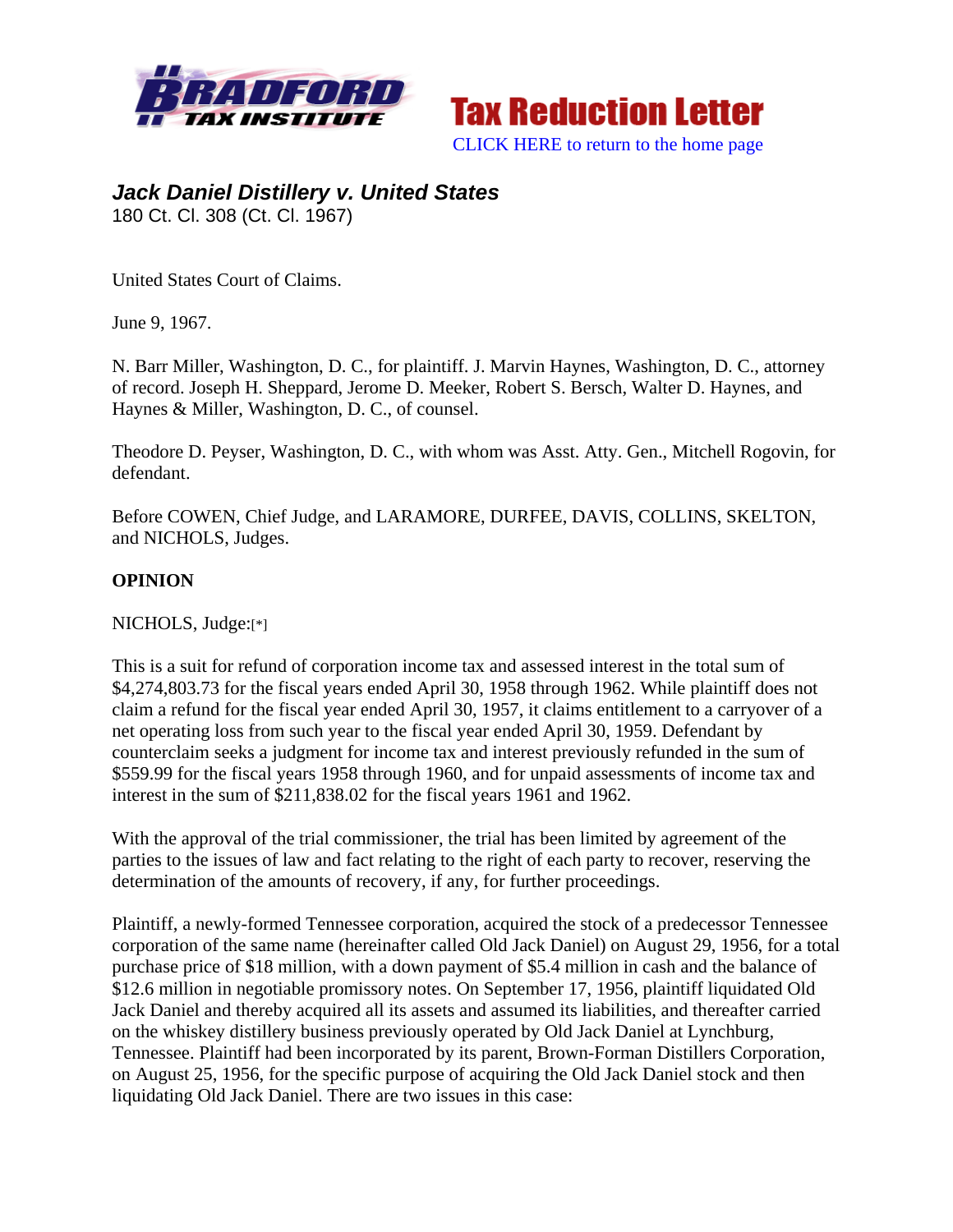- 1. The fair market value of the inventory of barreled whiskey, the tax-paid whiskey in bottling tanks, and the goodwill acquired by plaintiff from Old Jack Daniel for purposes of section 334 of the Internal Revenue Code of 1954; and
- 2. Whether the amount of \$3.5 million paid to plaintiff by its parent, Brown-Forman Distillers Corporation, on August 28, 1956, was a loan or a contribution to capital.

## **VALUE OF UNBOTTLED INVENTORY AND GOODWILL**

The point of beginning for the valuation issue is section 334(b) (2) of the Internal Revenue Code of 1954, 26 U.S.C. § 334(b) (2) (1964). It provides that if property is received in complete liquidation of a subsidiary under section 332(b) and certain other criteria are met (all of which occurred in the instant case), the basis of the property received shall be the adjusted basis of the stock with respect to which the distribution was made. Treasury Regulations § 1.334-1(c) (4) (viii) (1954 Code), 26 C.F.R. § 1.334-1 (c) (4) (viii) (1961) provides, for the purposes of this case, that the adjusted basis of the stock shall be allocated among the tangible and intangible assets received in proportion to the net fair market value of the assets received.[1] The parties have stipulated the value of all items other than the three in dispute. The undisputed assets acquired by plaintiff in the liquidation of Old Jack Daniel including the distillery plant, buildings and equipment, land, cash, accounts receivable, raw materials and supplies, and others, and as to these defendant has accepted as fair market value the amounts shown on plaintiff's books. The valuations of the parties concerning the disputed items, and the cost basis of such assets on the books of Old Jack Daniel, are as follows:

|                           | Defendant   | <b>Plaintiff</b> | Cost to Old    |
|---------------------------|-------------|------------------|----------------|
|                           |             |                  | Jack Daniel    |
| <b>Whiskey in barrels</b> | \$3,788,000 | \$11,571,381,51  | \$3,249,294.87 |
| Whiskey in bottling tanks | 17,200      | 26,248.86        | 16,256.55      |
| Goodwill                  | 6,706,000   | 2,507,998.30     |                |

The wide gap between the valuations given by the parties results in part from a use of two completely different methods of valuation and in part from a difference as to what incidents of ownership are part of fair market value.

Jack Daniel whiskey is and was what is known in the distilling industry as an irreplaceable whiskey, that is, it is a unique whiskey which has gained a reputation for its distinctive taste. Jack Daniel, being considered irreplaceable, was not sold on the bulk whiskey market. Examples of irreplaceable whiskeys were such bourbons as Old Grand-Dad, Old Forester, and Old Fitzgerald. Jack Daniel was even more distinctive than such irreplaceable bourbons, because the unique method by which it was produced gave it a taste distinct from both rye and bourbon, and it was unlike any other whiskey on the market in 1956. It was also, at that time, the highest priced domestic whiskey.

Some years prior to 1956, the distilling industry, believing that the market price for bulk whiskey did not adequately reflect the value of irreplaceable whiskeys, entered into an agreement with insurance underwriters to use a new method of valuing irreplaceable whiskey for insurance purposes. The method used was to take the case price of the whiskey in glass and subtract from this, excise taxes, bottling costs, and other charges as yet unincurred with respect to the bulk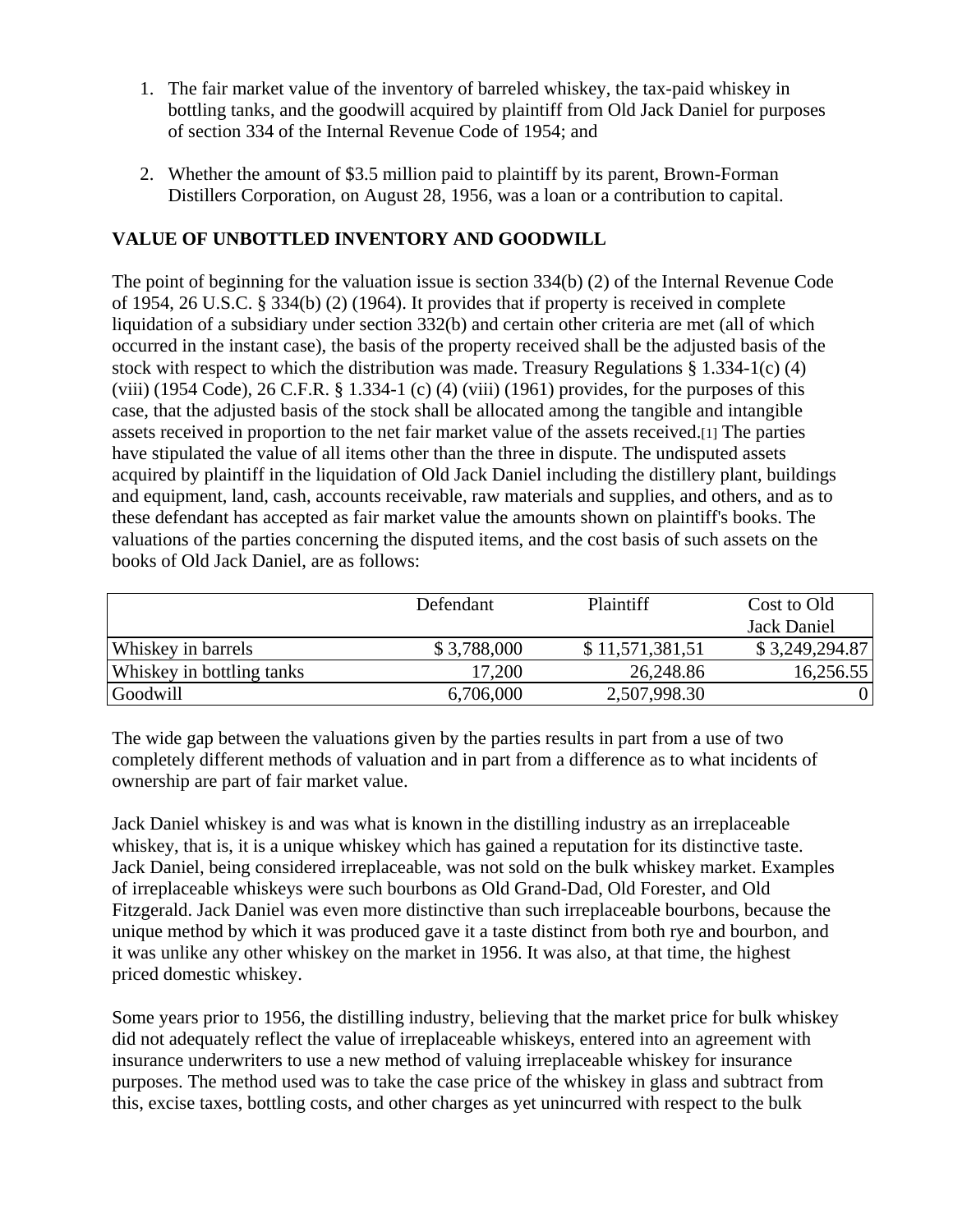inventory. The resulting figure was considered to be the value of the matured whiskey in barrels and bottling tanks. The value of freshly distilled whiskey was established on the basis of production cost. The intermediate age whiskey was valued by prorating, according to age, the difference between the values of the mature whiskey and the fresh whiskey.

When sale negotiations began between the Old Jack Daniel stockholders and the representatives of Brown-Forman, the sellers' asking price for the Old Jack Daniel stock was placed at \$20 million. This amount was arrived at by two methods. First, the anticipated combined earnings for Old Jack Daniel and its sales affiliate, Nashville Sales Company, for the fiscal year 1956 were \$2 million. The Old Jack Daniel stockholders considered that a sales price of 10 times earnings, or \$20 million, was reasonable. The second method was that the net tangible assets of Old Jack Daniel were valued at \$15 million, and to this was added \$5 million as the value of goodwill. In determining the net tangible asset value of Old Jack Daniel, the bulk inventory was valued by the same method as that used for insurance valuation.

After the initial negotiating session, Brown-Forman verified to its satisfaction the valuation given the tangible assets. In order to determine whether, for tax purposes, it could write up the unbottled inventory to the insurance value, it consulted its regular outside auditors, Lybrand, Ross Bros. & Montgomery. The auditors reviewed the projected income and cash flow, and determined that the valuation given the inventory would yield an extraordinary gross profit. They then advised Brown-Forman that they considered the proposed valuation a correct accounting method for determining basis under § 334(b) (2) of the Internal Revenue Code of 1954.

After further negotiations, Brown-Forman and the Old Jack Daniel stockholders agreed on a purchase price of \$18 million, and the sale of the Old Jack Daniel stock was consummated on August 29, 1956, with the subsequent liquidation of Old Jack Daniel on September 17, 1956.

In accordance with the market value insurance formula, plaintiff valued (as did Old Jack Daniel) the transferred inventory of barreled whiskey (3,125,277.06 original proof gallons) at \$11,571,381.51, and the transferred inventory of whiskey in bottling tanks (1,350 regauged proof gallons) at \$26,248.56, for a total valuation of \$11,597,630.37, all in the manner detailed in findings 42 through 45.

In comparing its income tax liability for the fiscal period August 25, 1956 to April 30, 1957, and the fiscal years ended April 30, 1958-1962, plaintiff used as its basis for computing the cost of the unbottled inventory acquired by the liquidation of Old Jack Daniel the aforementioned valuation used for determining insurance values. These values were entered on its books on September 17, 1956. Plaintiff filed timely income tax returns for the fiscal period ended April 30, 1957, and the fiscal years 1958-62, showing taxable income or loss and tax paid, as follows:

|              | Taxable          | Tax Paid Per |
|--------------|------------------|--------------|
| Taxable Year | Income           | Return       |
|              | (or Loss)        |              |
| 1957         | $(\$377,667.55)$ | None         |
| 1958         | (1,080.17)       | None         |
| 1959         | 348,478.49       | \$175,708.81 |
| 1960         | 2,318,166.67     | 1,199,946.67 |
| 1961         | 3,940,388.52     | 2,043,502.03 |
| 1962         | 5,874,356.32     | 3,049,165.29 |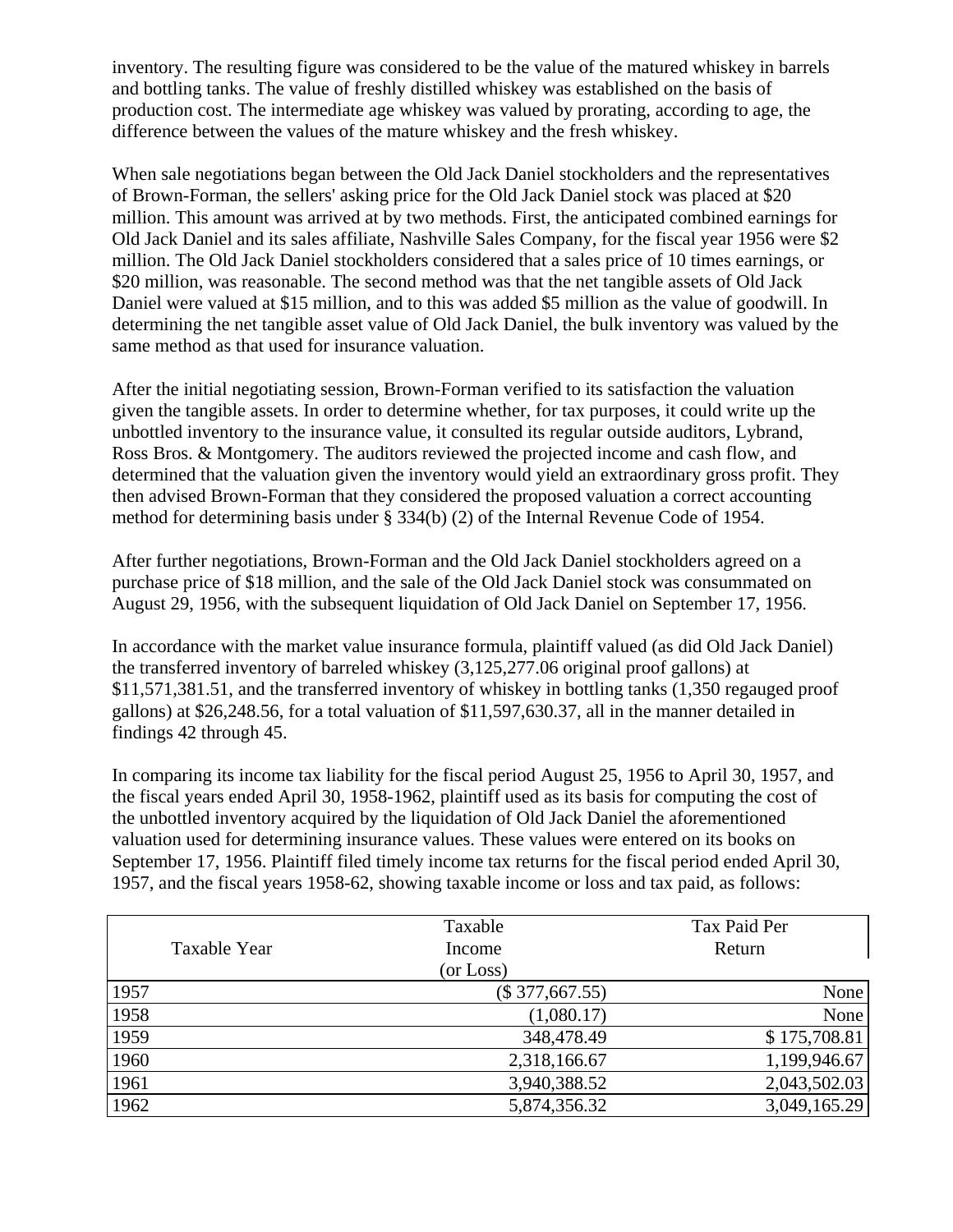| Taxable Year | Taxable<br>Income<br>(or Loss) | Tax Paid Per<br>Return |
|--------------|--------------------------------|------------------------|
|              |                                |                        |
| Total        | \$12,480,309.83                | \$6,468,322.80         |

The Internal Revenue Service audited plaintiff's returns for the fiscal years 1958-62, and determined the following deficiencies:

| <b>Income Tax</b> |              |            |                |  |
|-------------------|--------------|------------|----------------|--|
|                   | Taxable Year | Deficiency |                |  |
| 1958              |              |            | \$1,170,404.69 |  |
| 1959              |              |            | 1,223,537.00   |  |
| 1960              |              |            | 731,917.64     |  |
| 1961              |              |            | 324,146.59     |  |
| 1962              |              |            | 23,081.62      |  |
|                   |              |            |                |  |
|                   |              |            | \$3,473,087.54 |  |

The foregoing deficiencies resulted from the Commissioner's use of the Old Jack Daniel cost basis for the assets, rather than the basis recorded on plaintiff's books on September 17, 1956, in computing cost of goods sold and allowances for depreciation of the assets acquired from Old Jack Daniel.[2] The 1959 deficiency also results in part from the disallowance of a deduction for a net operating loss carryover, based on plaintiff's original calculation that it incurred losses for fiscal 1957 and 1958, such losses giving rise to a deduction in 1959. In recomputing plaintiff's income for fiscal 1957 and 1958, the Commissioner determined that plaintiff had income for those periods.

Before this court, the defendant has retreated, to a degree, from the original position of the Commissioner that the fair market value of the bulk whiskey was the cost basis on the books of Old Jack Daniel. To the Old Jack Daniel cost basis, \$3,265,551, defendant has added a "future worth factor" of \$539,649, computed at 6.5 percent per year, compounded semiannually for each seasonal distillation, for a total valuation of \$3,805,200.[3] The "future worth factor" was intended to take into account interest on the original investment as the whiskey matured and the storage and other charges incurred on the inventory as it matured.

The above outlined methods of valuation are the factual bases for the divergent positions of the parties. The legal definition of fair market value is the price at which property would change hands in a transaction between a willing buyer and a willing seller, neither being under compulsion to buy or sell, and both being reasonably informed as to all relevant facts. Wood v. United States, 29 F.Supp. 853, 89 Ct.Cl. 442 (1939).[4]

The principal difficulty in valuing the unbottled whiskey inventory is that because Jack Daniel is distinctive and irreplaceable, it has never been sold in bulk. Since its value has never been tested by sales in the market place, the determination of fair market value of the unbottled inventory will necessarily be constructive in nature, based upon careful consideration of the reliable and relevant testimony and evidence pertaining to what price would have been reached on September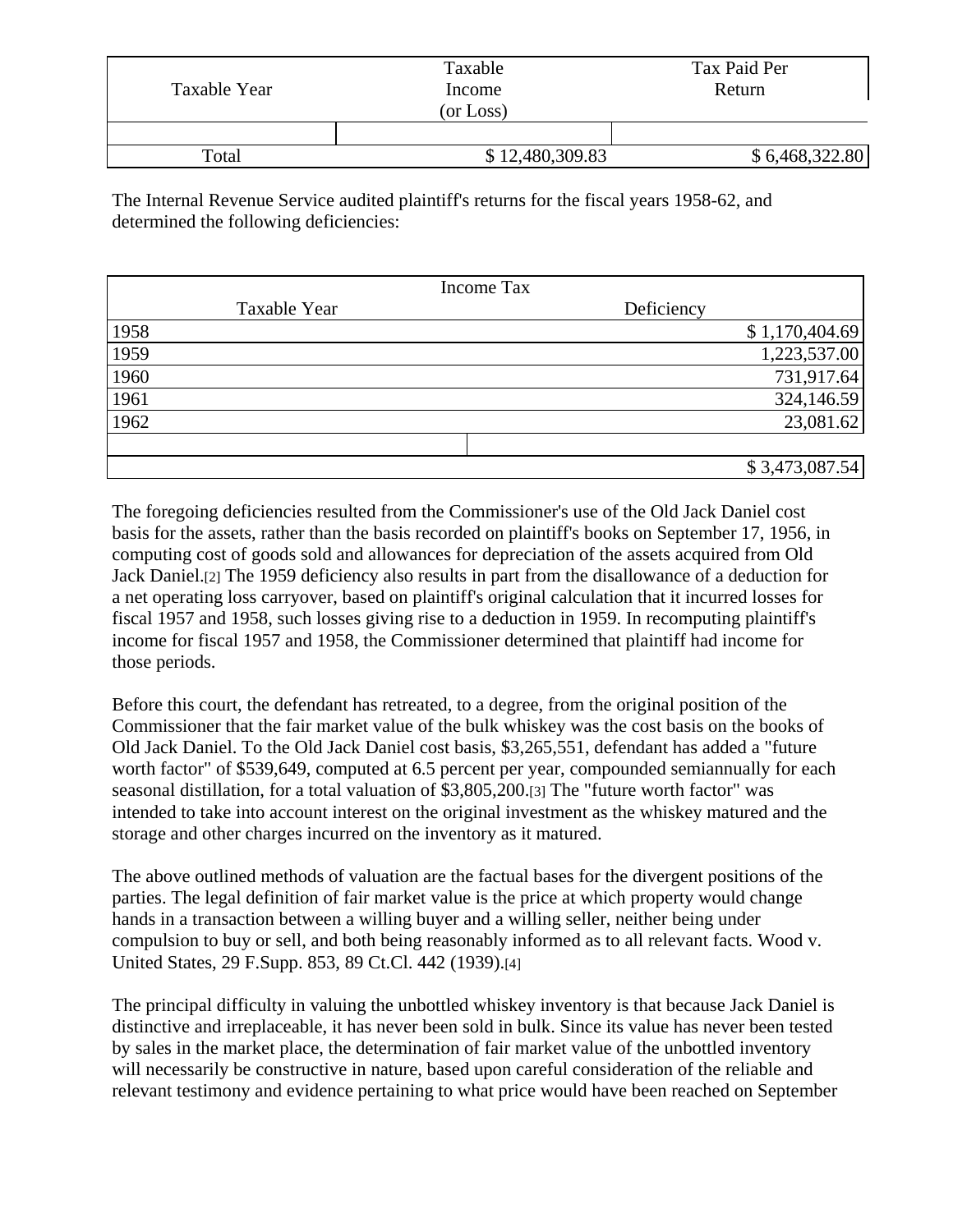17, 1956, between a willing seller and a willing buyer, both reasonably informed as to the facts. Old Jack Daniel proposed the insurance value as being the fair market value of the unbottled inventory, and this value was accepted by the representatives of Brown-Forman.[5] Brown-Forman's regular independent auditors determined that a purchase of the whiskey inventory at the insurance values would yield an extraordinary before-tax profit, and that the valuation was therefore a reasonable one.

In the trial of this case, R. L. Buse, Jr., president of both a whiskey brokerage company and a distillery company, Vernon O. Underwood, president of a large whiskey wholesaler, and G. K. McClure, treasurer of Stitzel-Weller Distillery, a whiskey distiller, all testified that, in their opinion the insurance value was the fair market value of the Jack Daniel inventory. In addition, Buse and Underwood testified that in 1956 they would willingly have purchased (if financing could have been obtained), or participated in a joint venture to purchase, the Jack Daniel inventory at the insurance value, assuming that they would have the right to sell the same under Jack Daniel labels.

The testimony is convincing that the Jack Daniel inventory could have, in 1956, been sold to a third party or parties for the insurance valuation given the inventory, if the purchaser or purchasers were given the right to sell the same under Jack Daniel labels.

Defendant makes two attacks on plaintiff's valuation which raise questions about what elements of value attach to fair market value.

As stated above, plaintiff's witnesses, in considering the fair market value of the unbottled inventory, assumed that their purchase of the inventory would have included the right to market the whiskey under the Jack Daniel labels. Defendant contends that the use of the Jack Daniel labels is an intangible and should not be included in the valuation of a tangible asset.[6]

The testimony of plaintiff's witnesses indicated that the addition of the right to use the Jack Daniel label would substantially increase the value of the unbottled inventory. For purposes of this opinion, it can be conceded that the sale of the unbottled whiskey does not automatically carry with it the right to use the Jack Daniel label. The question then arises whether the value attributable to such right has to be excluded from the fair market value.

In the ordinary commercial situation, when an item is manufactured and put into inventory, it is ready to be sold to the consuming public. If it is a unique item, the value attributable to a name or trademark will have adhered to the item at that point in time. For example, a Cadillac automobile or a Baldwin piano has a certain value when produced, and the value of the name would be virtualy inseparable from the value of the item as a whole.

Of course, the whiskey inventory had a value even without the Jack Daniel name, albeit a lower one. As to the bottled inventory, defendant accepted the value placed thereon by plaintiff. Thus, defendant (at least by implication) has conceded that the whiskey in labeled bottles had the market value which plaintiff contends should be placed on the matured whiskey (and prorata on the maturing whiskey) in barrels and in bottling tanks, less the cost of bottling and other unincurred costs. Defendant's distinction between the unbottled and bottled inventory (the latter carrying the right to use the Jack Daniel labels) is in essence the difference between finished stock and work in process.[7] This distinction is not entirely inapt, the unbottled inventory having some characteristics of work in process. The inventory had to age for a certain number of years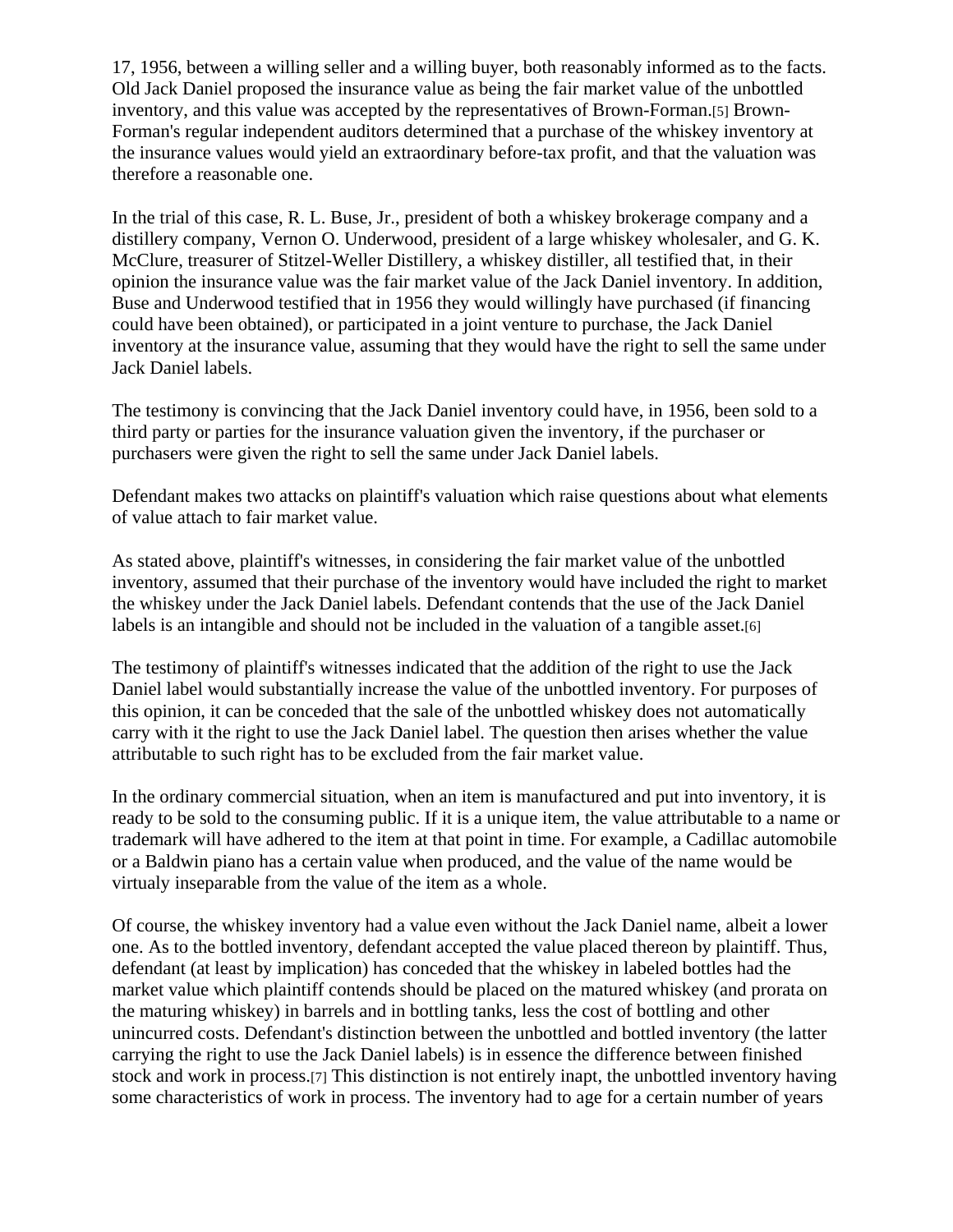and then be bottled and labeled before the analogy between Jack Daniel whiskey and a Cadillac would be full and complete.

On the other hand, the unbottled Jack Daniel inventory is unlike the usual work in process in many respects. The addition of the word "Cadillac" to an automobile chassis or "Baldwin" to a piano leg enhances the value of the object very little, if at all. This is in complete contrast to the Jack Daniel situation. The evidence indicates that the unique qualities of Jack Daniel whiskey are generated in specialized distillation and leaching processes accomplished prior to its being placed in barrels for aging, and that the holding of the same in barrels for aging does not fit the concept of work in process in the usual sense. In addition, ordinary work in process might have little liquidation value, but only a salvage value, whereas the Jack Daniel inventory had a substantial liquidation value with or without the Jack Daniel name.

Taking all the above factors into consideration, it is apparent that, even though the unbottled inventory could technically be called work in process, it had already reached a stage where its distinctiveness had given its name a value inseparable in fact, if not in law, from the item itself. In the world of commercial reality, the fair market value of the inventory included the right to use the Jack Daniel label. Indeed, no businessman desiring to maximize his profit would have entertained the notion that the whiskey would be sold, unbranded, on the bulk market. The fair market value test is predicated in part on the highest and best use which can be made of the subject matter, and the evidence certainly shows that the Jack Daniel whiskey would in 1956 have sold at the highest price under its own labels. In assessing fair market value, due consideration should be given to the realities of commercial transactions, and particularly to the plain facts concerning the best use to be made of the subject matter of a sale. As a recognized commentator in the tax field has said: "Fair market value in essence means sound value; it is the price for which the owner would hold out if he could."[8] It would seem to have been sound commercial practice for the Old Jack Daniel stockholders and Brown-Forman to place the value on the unbottled inventory, which they did. It must be concluded that the fair market valuation has to include, in this instance, any value attributable to the use of the Jack Daniel trade name and labels in connection with any disposition of the unbottled inventory transferred by liquidation of Old Jack Daniel.

The second problem raised by defendant is whether an asset can have a different fair market value in varying context, i. e., whether an asset has a different value as part of a sale of a going business than it would have if sold separately; and, if that question is answered affirmatively, whether the valuation of the unbottled inventory is affected by that factor in this case.

In two cited decisions, the Tax Court rejected valuations of the Commissioner which were based on the liquidation value of the asset, i. e., the amount the asset would bring if sold separately from the business. Kraft Food Co., 21 T.C. 513 (1954), rev'd on other grounds 232 F.2d 118 (2d Cir. 1956); Philadelphia Steel & Iron Corp., 23 T.C.M. 558 (1964), aff'd per curiam, 344 F.2d 964 (3d Cir. 1965). Defendant argues that these cases support the general proposition that all assets sold as part of a going business should be valued in that light. Therefore, if an asset is shown to have a lower value if sold as part of a going business, the lower value should be the fair market value for purposes of § 334(b) (2).

However, both the above cases assigned the assets in dispute a fair market value higher than the liquidating value. Plaintiff therefore claims that these cases support the general proposition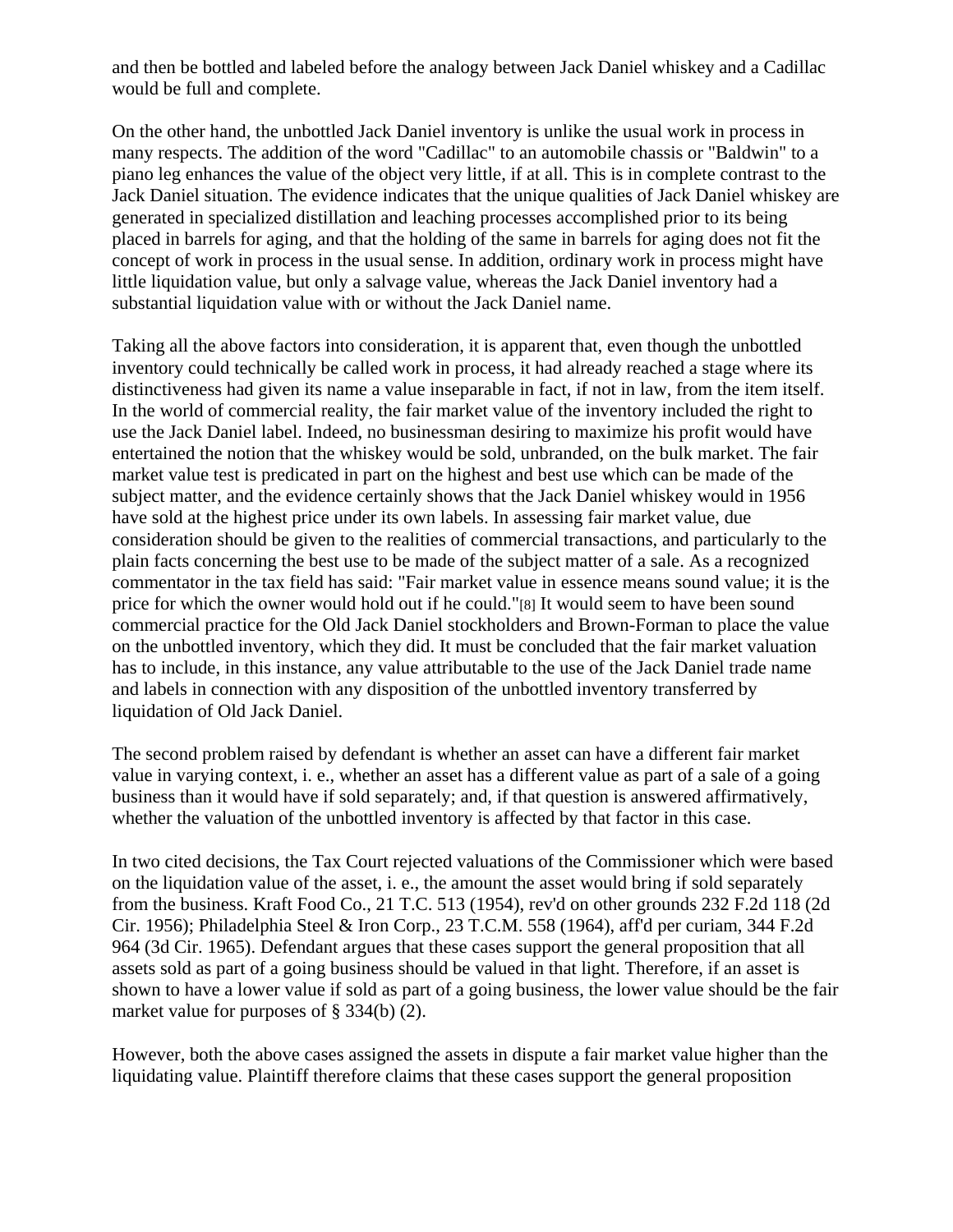advanced by it that fair market value must be determined with reference to highest and best possible use of the property.

The factual patterns in the two lastcited cases are complex and substantially different from this case, and no hard commitment can or should be made to either party's contention concerning any general principle to be derived from those opinions, especially when it is remembered that determination of fair market value is basically a factual decision, no matter how complicated the reasoning process involved. Even if defendant's interpretation of the two Tax Court opinions is accepted, the value of the unbottled inventory as part of a going business was at least that reasonably and in good faith given it by the parties to the arm's-length sale of all of the Old Jack Daniel stock. Moreover, defendant's method of valuation has no relationship to either a liquidating fair market value or a going business fair market value.

The potential profit to plaintiff from purchasing the inventory at insurance value was extremely high, as was shown by the profit projections of plaintiff's auditors. The actual before-tax profit realized from the sale of the inventory was \$6.2 million, more than a 50 percent return on the original investment in the whiskey inventory, and more than a 25 percent return on total costs (except taxes). Defendant has not shown why this valuation does not, in fact, represent the going business value of the unbottled inventory.[9] Defendant contend that the valuation of the individual monthly distillations was arbitrary because plaintiff showed a loss upon the disposition of a substantial portion of the unbottled inventory. While it may be true that the valuation placed on monthly distillation did not reflect fair market value, the issue is the value of the inventory as a whole, and the evidence makes it abundantly clear that the overall valuation is fair. In this context, plaintiff has provided a proper basis for valuation. See Kraft Foods Co., supra, 21 T.C. at 592-593.

Defendant has raised other minor attacks on plaintiff's method of valuation. It argues that the \$6.2 million profit does not justify plaintiff's valuation of the whiskey when one considers that plaintiff had to pay almost \$20 million and wait 5 years to realize the gain. While acknowledging that there is a certain factor for the use of capital which is not reflected in plaintiff's profit figures, it is concluded that such factor is not nearly as great as defendant suggests. In the first place, the amount of capital tied up because of the inventory purchase was \$11.9 million, not \$20 million. An interest allocation based on the total purchase price of \$18 million[10] would be proper only if the other assets had no independent economic value prior to the sale of the unbottled inventory. That is manifestly not the case here. Secondly, the capital was being returned to plaintiff throughout the period when the inventory was being bottled and sold, and not all in one lump sum at the end of the period, as defendant suggests. Even taking into account an interest factor for the use of capital, plaintiff still obviously made a substantial profit on its total costs for the unbottled inventory.

Defendant also points out that the profit which Old Jack Daniel would have made if it had sold the \$12 million whiskey inventory separately would have been \$8.5 million, which it terms "grossly excessive," being a return of approximately 243 percent on the Old Jack Daniel cost of production of \$3.5 million. But, if defendant's valuation is accepted, plaintiff had a before-tax profit of 350 percent of its original investment, and approximately 55 percent of its total costs (exclusive of taxes). In addition, defendant's valuation attributes no gain to Old Jack Daniel from the sale of the inventory as part of the business.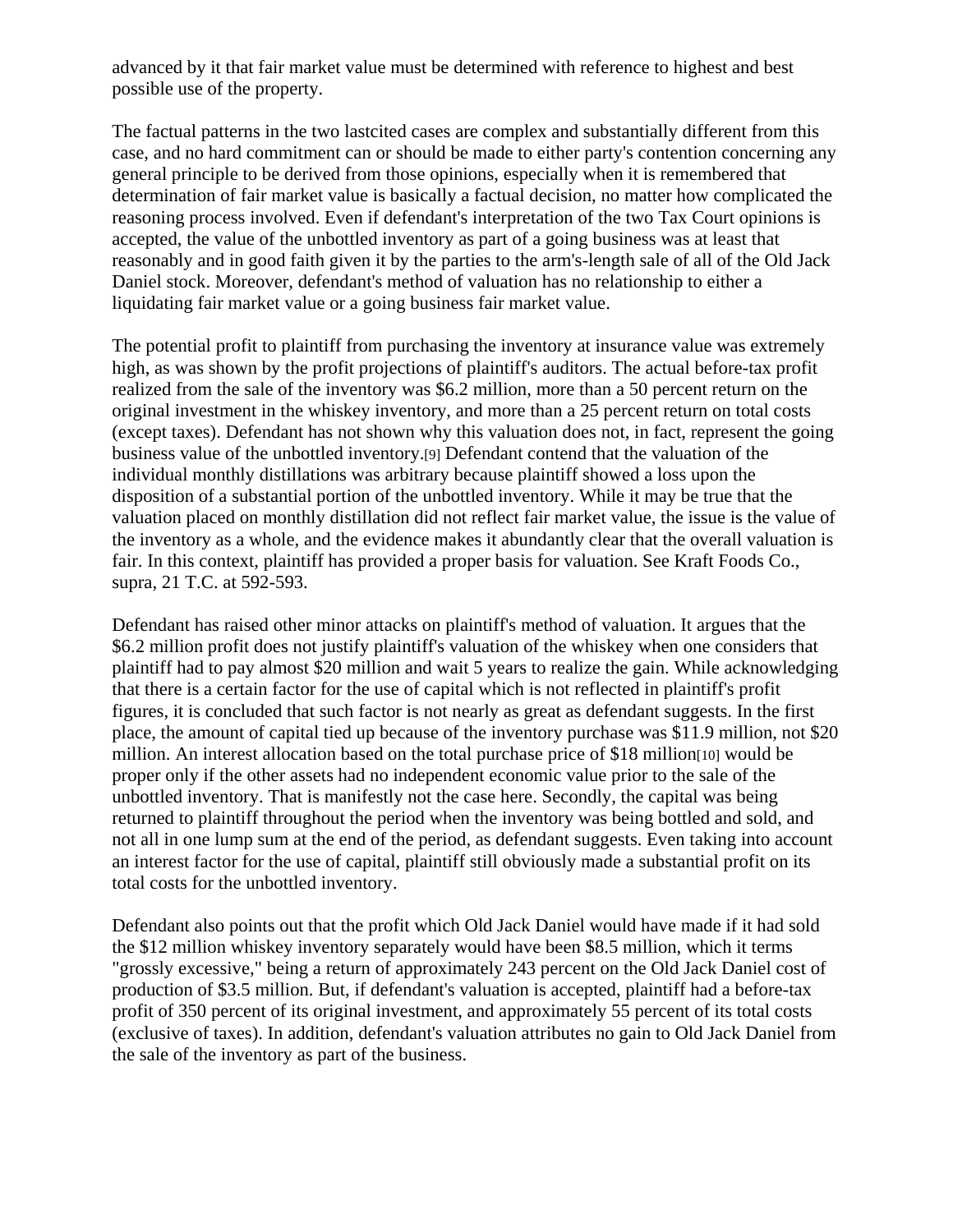Defendant relies upon United States v. Cornish, 348 F.2d 175 (9th Cir. 1965), but that case does not militate against the conclusion that plaintiff's valuation method was proper. The taxpayer in Cornish used a "work-back" formula in valuing timber and timber cutting rights. The Court of Appeals rejected the use of a "work-back" formula for two reasons. First, it took into account the prospect that the taxpayer's partnership would make a larger profit because of the unique sawmills owned by the partnership. This was a factor already taken into account in determining the fair market value of the sawmills, and if also allowed as an element of value for the timber, would result in one element of value being attributed to two assets. Second, it also took into account the prospect that the partners would exercise their unique skills in the future to continue the highly profitable nature of the business.[11]

In the instant case the skills necessary to produce the distinctive Jack Daniel whiskey had already been exercised at the time of sale; the remaining factors (aging and bottling) are a rather minor part of the overall operation, and are relatively simple and unskilled operations.

As the testimony and evidence in the present case indicate, the value of the whiskey as Jack Daniel's whiskey adhered to the inventory when it was placed in barrels to age. It had a substantial value at that time as Jack Daniel whiskey. The timber in Cornish had no greater value as such because certain unique skills and operations would ultimately result in an operation more profitable than other sawmills. Factually, Cornish is in nowise comparable with the Jack Daniel situation.

Defendant's evidence on valuation was presented by an appraiser for the Internal Revenue Service, Robert V. Brown.[12] The unbottled inventory valuation was computed by taking the cost of production, \$3,265,551, and adding a "future worth factor" for each seasonal distillation of 6.5 percent, compounded semiannually, for \$539,649. The total valuation was thus \$3,805,200.

This method of valuation must be rejected, as being purely arbitrary, because it completely ignores the "market" concept in the term fair market value. Fair market value could in the abstract be higher or lower than cost, but equating cost and market price is grossly inconsistent with the seller's market for Jack Daniel whiskey existing in 1956, and with the general economic conditions prevailing at that time. Defendant here made no attempt to investigate the "market" and establish a valuation on the basis of same. Since there had been no sales of the unique Jack Daniel whiskey in bulk, the fair market value of the unbottled inventory would have to be established by the expert testimony of persons knowledgeable in market conditions relating to Jack Daniel whiskey. But because there had been no bulk sales of such whiskey, it does not follow that the "fair market value" standard can be disregarded, and an inapt standard substituted.

The testimony has overwhelmingly established that the unique method of distilling Jack Daniel produced a distinctive whiskey which was in great demand. From this it can be assumed that even as a part of the going business, the fair market value of the unbottled inventory exceeded its cost. Yet defendant, in its valuation method, ascribes no profit to the inventory. The "future worth factor" is not profit, it is an allowance for additional costs incurred as the inventory matures and a percentage of interest on the capital investment in the inventory.

Defendant attempts to buttress its valuation by reference to buy-back clauses in several contracts made by distillers of irreplaceable bourbons with distributors for the sale of such whiskey in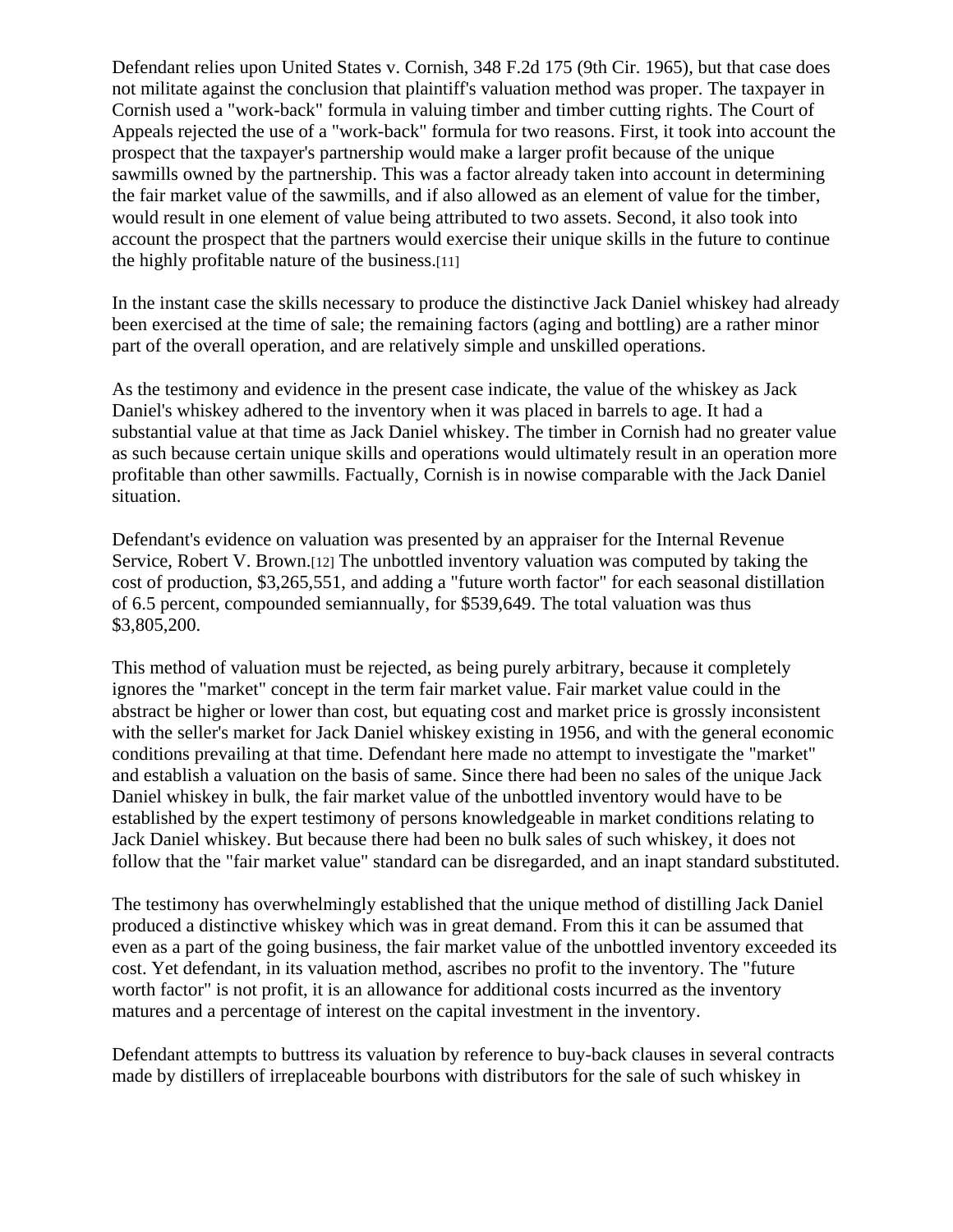barrels. Such clauses permit the distiller to repurchase the whiskey upon the happening of certain stated events.

There are two plain reasons why defendant's valuation fails to gain weight by reliance on buyback clauses. First, such clauses only become operable when conditions arise that force the distributor to sell the whiskey. They cannot be considered to establish an open market price, since they only operate in one direction, i. e., by placing a floor but not a ceiling on the barrel price,[13] and the contingency against which these clauses are intended to guard is a distress sale which would dump irreplaceable bourbon on the bulk market. Secondly, the barrel sales prices of irreplaceable bourbon under such contracts must have included a profit to the distiller, which, as pointed out previously, defendant has ignored in arriving at its valuation herein.

From all the foregoing, it is concluded that plaintiff's valuation of the unbottled inventory constitutes the fair market value as of September 17, 1956, and was properly used by it as a basis for computing its cost of goods sold and income for the years in question.

The remaining valuation problem relates to the fair market value of the goodwill transferred to plaintiff from Old Jack Daniel. During the negotiations for sale of the Old Jack Daniel stock, the goodwill was agreed to have a value of \$2.5 million, and approximately this amount was entered on plaintiff's books as goodwill when Old Jack Daniel was liquidated. Plaintiff's approach to the valuation was essentially what defendant characterizes as "residual," i. e., when the fair market value of the tangibles is established, the remaining amount which the purchaser is willing to pay for the business is attributable to the goodwill.

Defendant arrived at a valuation for the intangibles by capitalizing anticipated excess earnings. Briefly stated, this was done by obtaining an average after-tax net profit (using plaintiff's earnings projections and deducting estimated average costs); applying a 6.5 percent rate to defendant's net tangible valuation to obtain a return on the tangibles; then deducting the return on the tangibles from the total projected income. The resulting sum is considered the earnings attributable to the intangibles. This amount was then multiplied by eight (standing for the estimated length of time that it would require a competitor to market Tennessee whiskey) and then reduced to its present worth by discounting it at 5 percent.

The residuary method, though lacking in precision for use in all cases, may in a proper case be accepted as the reasonable way to value goodwill. When it is the method actually used in good faith by the parties to the sales transaction, as in the present case, and when such parties have reasonably established the value of all other assets, there appears to be no compelling reason for rejecting it. The residuary method has been used in a substantial number of cases and appears clearly to be the proper method for this case, since the fair market value of the tangible assets and the value of the business are and were firmly established. See Philadelphia Steel & Iron Corp., supra; 10 Mertens, supra, 59.37 and cases therein cited. The parties actively bargained in good faith over the value of the goodwill after they had settled on the value of the other assets. The sellers originally wanted \$5 million, the buyer originally offered \$1 million, and they finally agreed upon \$2.5 million.

## **TREATMENT OF \$3.5 MILLION PAID TO PLAINTIFF BY BROWN-FORMAN IN EXCHANGE FOR A PROMISSORY NOTE.**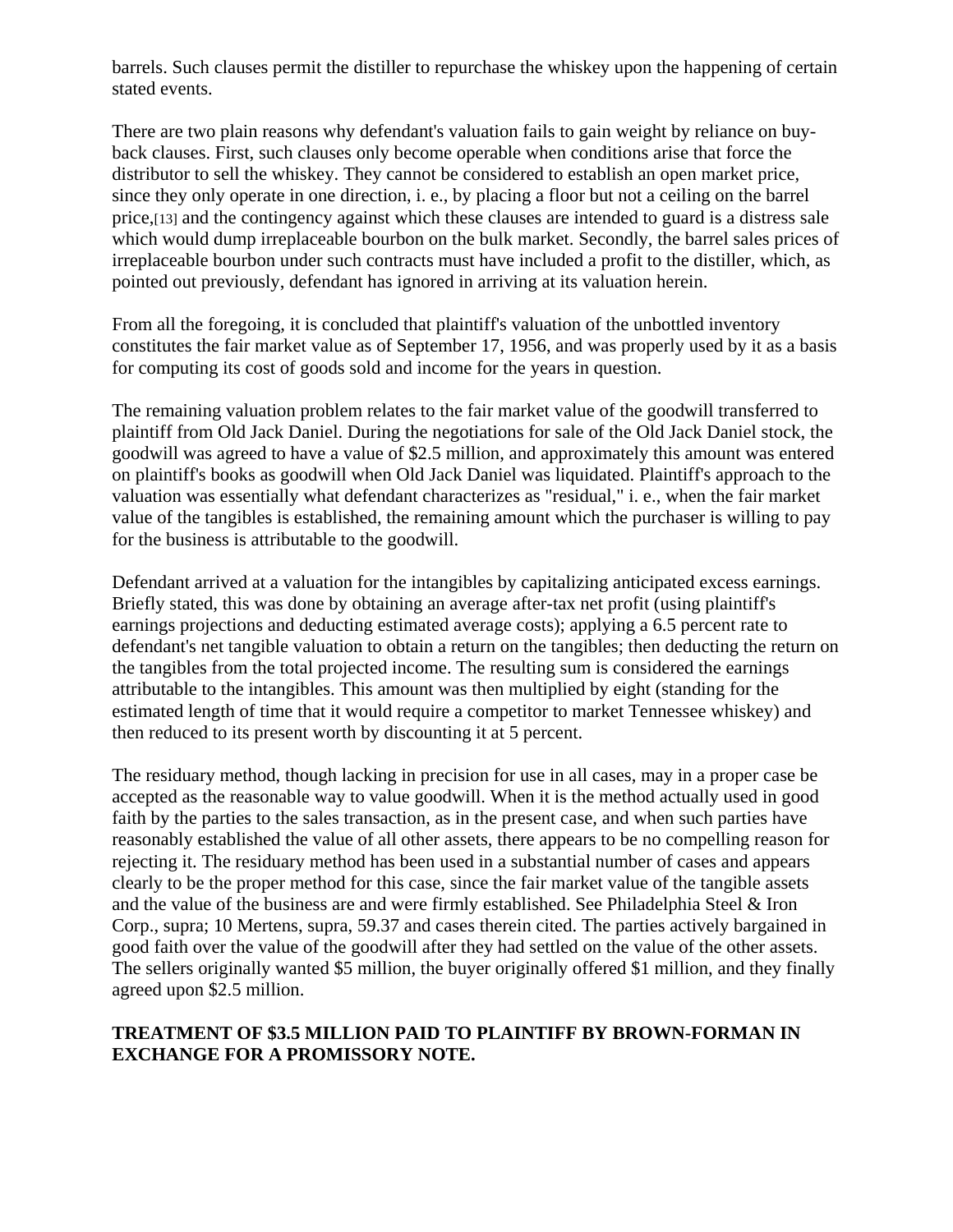The defendant has counterclaimed for the tax<sup>[14]</sup> attributable to amounts accrued on plaintiff's books for the fiscal period and years involved as interest on a promissory note which was issued to Brown-Forman in return for \$3.5 million of the \$5.5 million in cash received from Brown-Forman when plaintiff was incorporated, \$5.4 million of which was in turn paid over to Old Jack Daniel stockholders as part payment for the Old Jack Daniel stock. Defendant contends that the \$3.5 million was a capital contribution rather than a loan, and that therefore plaintiff incorrectly accrued the interest deductions.

The question whether a receipt of funds by a subsidiary corporation from its parent is a loan[15] or a capital contribution has given rise to much litigation, resulting in apparently conflicting judicial opinion. To state the problem is simple: did the words used by the taxpayer actually and accurately describe the economic relationship of the parties, that is, did the parties intend, at the time of the issuance of the instrument, to create a real debtor-creditor relationship?;[16] to arrive at an answer is the difficult task.

This area is devoid of blackletter law, as is true of any tax inquiry seeking the "substance"[17] of a given transaction. In fact, "[t]here is no one characteristic \* \* \* which can be said to be decisive in the determination of whether the obligations are risk investments in the corporations or debts." John Kelley Co. v. Commissioner of Internal Revenue, 326 U.S. 521, 530, 66 S.Ct. 299, 304, 90 L.Ed. 278 (1946); also see Moughon v. Commissioner of Internal Revenue, 329 F.2d 399, 401 (6th Cir., 1964); Byerlyte Corp. v. Williams, 170 F.Supp. 48, 53 (D.C.N.D.Ohio, 1958), aff'd on rehearing 170 F.Supp. 60 (D.C. N.D.Ohio, 1959), reversed and remanded on other grounds 286 F.2d 285 (6th Cir., 1960) ("In the plethora of precedent on this issue there is to be found no single rule, principle or test that is controlling or decisive of the question whether advances by stockholders to a closely held or solely owned corporation are to be considered as debts or contributions to capital." at 53). Therefore, the Court must consider the specific facts of this case to determine the plaintiff-taxpayer's relationship with Brown-Forman in regard to the advance in question. The Court must examine these facts in light of the signposts that have previously been laid out,[18] always recognizing that the burden of establishing that the advance was a loan is upon the taxpaper. New Colonial Ice Co. v. Helvering, 292 U.S. 435, 440, 54 S.Ct. 788, 78 L.Ed. 1348 (1934); White v. United States, 305 U.S. 281, 292, 59 S.Ct. 179, 83 L.Ed. 172 (1938); Arlington Park Jockey Club v. Sauber, 262 F.2d 902, 905 (7th Cir., 1959).

While it may be somewhat repetitious, we will again state those introductory facts specifically bearing on the Government's counterclaim.

Early in 1956 Brown-Forman learned that Old Jack Daniel might be for sale. This prospect interested Brown-Forman as it coincided with its interest to diversify and expand its operations. Brown-Forman first offered to buy the assets of Old Jack Daniel but the latter's shareholders were only willing to consummate the purchase of Old Jack Daniel by a sale of their stock. Brown-Forman agreed to this format, setting up a subsidiary, New Jack Daniel, the plaintifftaxpayer, to purchase the stock for \$5.4 million in cash and \$12.6 million in secured, negotiable, promissory notes. Old Jack Daniel was thereafter to be liquidated into New Jack Daniel.

When New Jack Daniel was incorporated, Brown-Forman decided that in addition to the Old Jack Daniel assets, New Jack Daniel would need a permanent equity capitalization of \$2,000,000 in order to carry on the distillery business. This sum was paid by Brown-Forman in cash and in return it received all of New Jack Daniel's stock. At the same time Brown-Forman loaned New Jack Daniel \$3,500,000 and received in return its subordinated note for the same amount.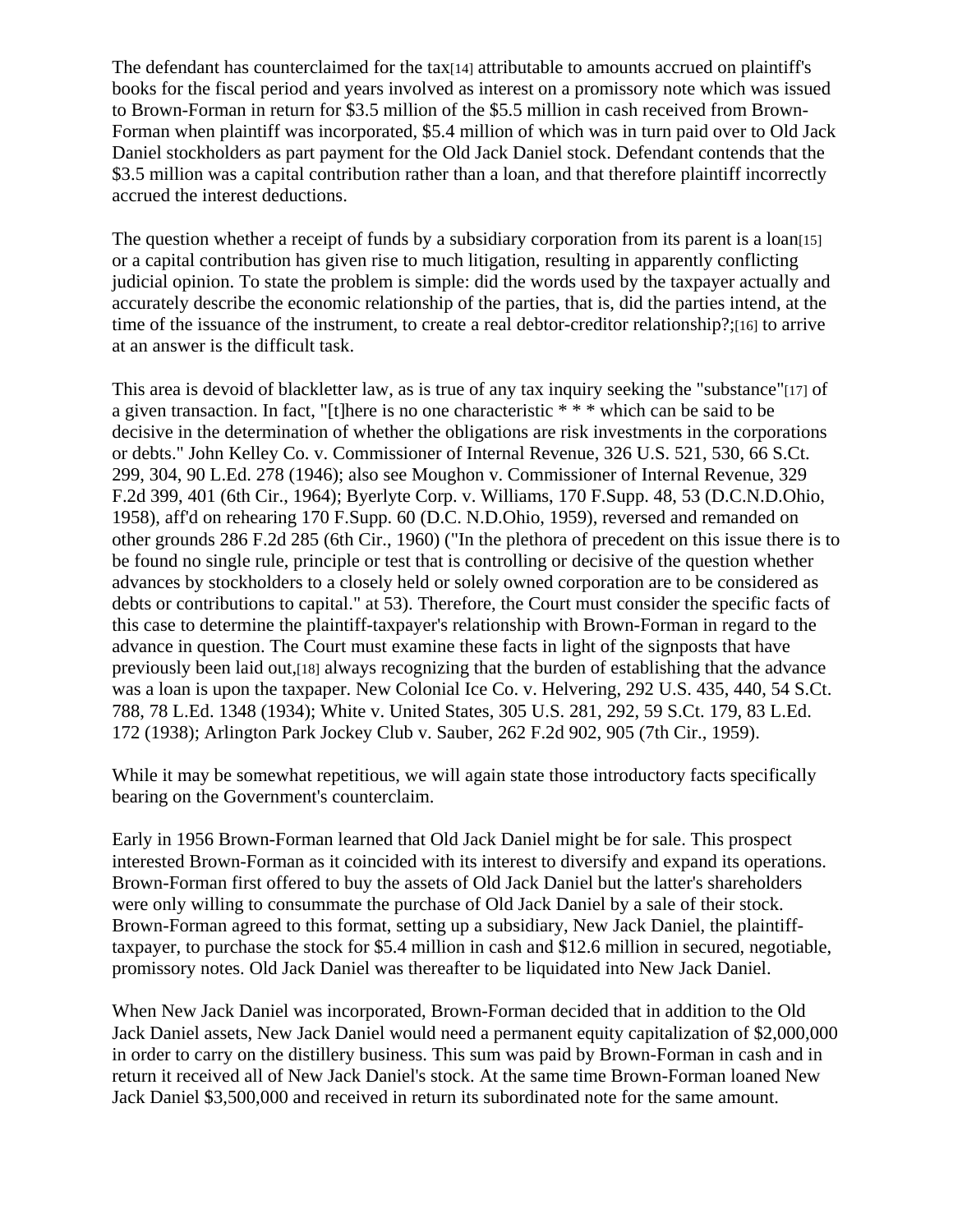In 1956, in order to expand and diversify its activities, Brown-Forman borrowed \$19,600,000 (with \$9.95 million of it being used to pay off prior long-term debt) from its usual banking sources. At that time Brown-Forman showed the \$3.5 million of the new loan would provide the funds for the loan to New Jack Daniel. The additional \$9.65 million loan was obviously made with this in mind.

We now turn to the specific facts and applicable standards which have led us to conclude that Brown-Forman did in fact lend \$3.5 million to New Jack Daniel. Our decision, favoring New Jack Daniel, is so made because we consider the facts tending to show the note represented a true debt to outweigh those suggesting the opposite conclusion.

Brown-Forman and New Jack Daniel clearly intended to create a valid debtor-creditor relationship here. The note received by Brown-Forman contained an unqualified promise to repay the principal and interest on or before a fixed maturity date, regardless of New Jack Daniel's earnings. Haffenreffer Brewing Co. v. Commissioner of Internal Revenue, 116 F.2d 465, 468 (1st Cir., 1940), cert. den. 313 U.S. 567, 61 S.Ct. 942, 85 L.Ed. 1526 (1941). During the period when the \$3.5 million note was outstanding, Brown-Forman represented it as a loan on its books, in its reports to the Securities and Exchange Commission and the American Stock Exchange, to its lending institutions, and to its stockholders. Interest was regularly accrued by New Jack Daniel on its books and interest receivable was regularly accrued by Brown-Forman and both companies so reflected the interest on the tax returns.

It is true, as the Government stresses, that the note in question was subordinated to the purchase money notes given to the Old Jack Daniel stockholders. However, the note was not subordinated to the claims of other creditors.[19] "Moreover, that the indebtedness was subordinated is outweighed [by the other factors herein,[20]] by the lack of other claims and the obvious benefit in facilitating any future refinancing." Brighton Recreations, Inc. v. Commissioner, 20 CCH Tax Ct. Mem. 127, 136 (1961).

This latter consideration is borne out by the fact that New Jack Daniel, soon after the loan from Brown-Forman, was able to borrow an additional \$300,000 from one of the banks which participated in the loan to Brown-Forman, giving its unsecured note in return, as to which the \$3.5 million note to Brown-Forman was not subordinated. In fact, the bank President testified that if the plaintiff had requested additional credit at the time when the \$300,000 loan was made it would have been granted. We must also stress the fact that Brown-Forman was not required to make any further advances to New Jack Daniel, Cf. Affiliated Research, Inc. v. United States, 351 F.2d 646, 173 Ct.Cl. 338 (1965) (where after the initial advances had been made the corporation still required further advances on several occasions) and New Jack Daniel was able to repay the loan in full in 1963. Oak Motors, Inc. v. Commissioner, 23 CCH Tax Ct. Mem. 520, 524 (1964); Cf. Affiliated Research, supra, (where the advances, with small exceptions, were never repaid).

Another factor that could be on the Government's side of the scales is the fact that the note was unsecured. The Government contends that this shows Brown-Forman really subjected its money to the risk that New Jack Daniel would not succeed in its venture,[21] though this risk would materialize only if the failure to succeed was such that the equity capital (\$2 million) was first wiped out. "To say that the advances were \* \* \* placed at the risk of the business does not help [the Government]. All unsecured loans involve more or less risk. On all available information,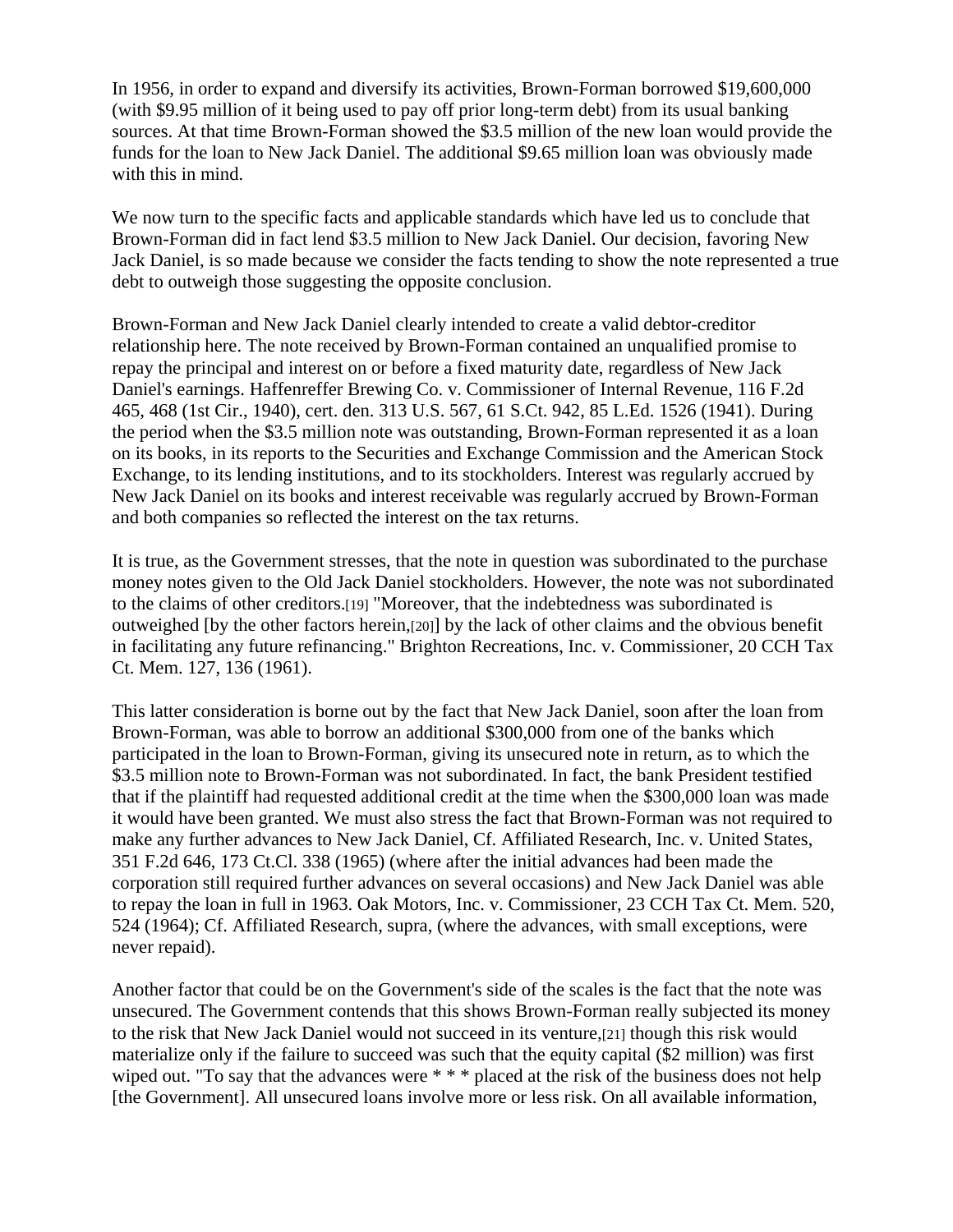the risk here was a good one."[22] The value of the aging whiskey inventory, as we have determined, was appreciating at a rate of more than \$250,000 a month and New Jack Daniel had almost \$3 million in working capital. Of the \$5.5 million received from Brown-Forman, \$5.4 million was paid to the Old Jack Daniel stockholders, leaving a balance of \$100,000. New Jack Daniel received \$2,845,574.76 in cash upon the liquidation of Old Jack Daniel. In addition, there were also received accounts receivable worth \$527,630.53 and a life insurance policy with a cash surrender value of \$17,432.85. By 1956 orders from distributors exceeded the supply of Jack Daniel whiskey and allocation had to be made among the distributors, in part because of a production cutback in 1954. The Jack Daniel whiskeys were then the highest priced domestic whiskeys with the highest profit to the distiller.

Here there was a reasonable expectation that the amounts advanced would be repaid (Finding 68) and Brown-Forman had contributed a substantial amount of equity capital to plaintiff. These two factors are important in plaintiff's favor.

"Essential to the creation of a debtor-creditor relationship is the existence of a reasonable expectation of repayment at the time of the transaction." Irbco Corp. v. Commissioner, 25 CCH Tax Ct. Mem. 359, 366 (1966); accord Earle v. W. J. Jones & Son, supra, n. 22. Mr. Sam Fleming, President of the Third National Bank in Nashville, a bank which participated in the loan to Brown-Forman, testified that "\* \* \* barring some unforeseen event, like prohibition or depression, \* \* \* they [New Jack Daniel] should be able to pay the \$3.5 million loan." And, when it was negotiating for its \$19.6 million loan, Brown-Forman prepared sales projections for New Jack Daniel to support the probability of its ability to repay Brown-Forman on time. As it turned out, the projections were conservative when compared with New Jack Daniel's actual sales for the years involved. Finally, the reasonableness of the expectation of repayment was verified by the fact that the loan was repaid in 1963 with interest. In Irbco Corp., supra, at 366, the Tax Court, in emphasizing the fact of actual repayment in determining that a bona fide loan existed, said:

Respondent belittles the significance of the repayments made by Irby  $\&$  Co. He states that even substantial repayment "doesn't control" as a reflection of what the parties intended when the loan was made, citing [cases]. All of these cases involved repayments, but in none was there a substantial repayment at a time when no further advances were being made. Furthermore, the factual complexions of [the cases cited] are unlike that here present. Two involved advances to new businesses with unproven earning ability. In the other, the borrower had no income in several of the years during which advances were made. These factors overcame the importance of repayments.

The Government argues that the likelihood of ultimate repayment is, as explained in Affiliated Research, supra, at 342, 351 F.2d at 648, of much less importance than the question of whether repayment is dependent upon the success of the recipient corporation. Even if this is so, and it is so only with the qualification stated above, it is only one factor to be considered and although there are cases finding an advance to be an equity investment even though there was a reasonable expectation of repayment, Fellinger v. United States, 363 F.2d 826 (6th Cir., 1966), the other factors in this case outweigh this consideration. We note that in Fellinger, supra, the lenders had not made a substantial equity investment in the borrower. Moreover, the case at bar is distinguishable from Affiliated Research, supra, on two important grounds: first, the corporation there did not have a substantial amount of equity investment in it, and second, and more important, there was no finding there that there was a reasonable expectation of repayment.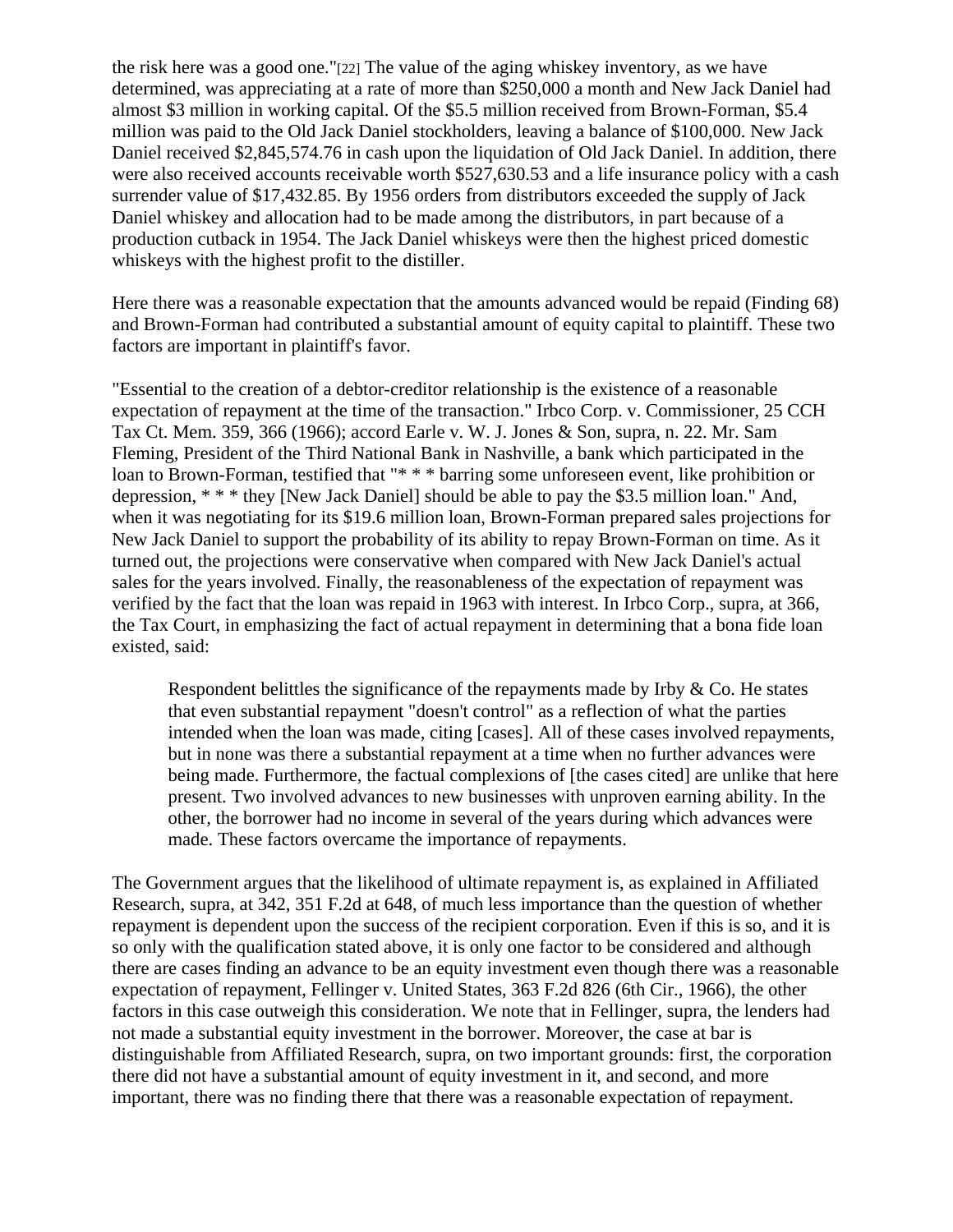We have found (Finding 66) that "Brown-Forman determined that a capitalization of \$2 million would be adequate for plaintiff's needs and that the Old Jack Daniel assets would be sufficient to carry on the distillery business." Brown-Forman had years of experience in the whiskey business and was well qualified to make this judgment. That its judgment was correct is borne out by the following facts: (1) upon the liquidation of Old Jack Daniel plaintiff acquired ample cash to supply its needs for working capital (the approximate amount of which was, of course, known to Brown-Forman when the purchase negotiations were proceeding), (2) Brown-Forman never had to make further advances to New Jack Daniel for the operation of the distillery business, and (3) New Jack Daniel was able to pay the \$3.5 million loan with interest in 1963. "There is `no rule which permits the Commissioner [of Internal Revenue] to dictate what portion of a corporation's operations shall be provided for by equity financing rather than by debt';" Nassau Lens Co., Inc. v. Commissioner of Internal Revenue, 308 F.2d 39, 46 (2d Cir., 1962), the choice is that of the stockholders. Rowan v. United States, 219 F.2d 51, 54 (5th Cir., 1955).

In American Processing and Sales Company v. United States,[23] our latest decision in this area (though specifically dealing with a bad debt situation), before looking at the bona fide nature of the debt in question, we first asked whether the purpose of incorporating the borrower was to perpetrate a tax hoax. Here, as well as there, there were valid business reasons for setting up a new corporation. In the instant case, the Old Jack Daniel stockholders refused to sell the company's assets directly to Brown-Forman. They wanted their former assets and business to be the security for the purchase money notes. The way this desire was fulfilled was by having Brown-Forman set up a new subsidiary to buy the Old Jack Daniel stock, with the subsidiary's stock acting as security for the notes given by it in part-purchase of the old company's stock. In addition, Brown-Forman wished to maintain the local identity of the Jack Daniel business to forestall any adverse public reaction to a change in the control of the business. This was done by incorporating New Jack Daniel as a Tennessee corporation with the same name as Old Jack Daniel, by having New Jack Daniel employ the same officers and personnel as Old Jack Daniel, and by never mentioning Brown-Forman's name in Jack Daniel advertising. It was crucial to the assurance of the continued right to distill Jack Daniel whiskey in Moore County, Tennessee, that the Tennessee identity of the distiller be preserved.

The Government also argues that the burden was on the plaintiff to show that it could have borrowed the \$3.5 million from an unrelated source and on the same terms as those actually granted. It is true that the courts have considered this factor in the past. Matthiessen v. Commissioner of Internal Revenue, 16 T.C. 781 (1951), aff'd 194 F.2d 659 (2d Cir., 1952). But the mere fact that a loan could not be obtained from an unrelated source does not preclude the existence of a bona fide loan. Brighton Recreations, Inc., supra, at 135; American Processing and Sales Company, supra, n. 23, 371 F.2d at 852. In Brighton, supra, the corporation involved was actually unable to secure loans from outside sources, yet countervailing circumstances enable the court to find the existence of a bona fide debt. The case at hand is much stronger (for the taxpayer's position) than those cited for when Brown-Forman borrowed the \$19.6 million from its usual banking sources the latter obviously knew and took into account the fact that \$3.5 million of that sum was going to be lent by Brown-Forman to New Jack Daniel. In addition, the Third National Bank of Nashville, after having lent Brown-Forman \$792,000, lent an additional \$300,000 to New Jack Daniel, taking in return its unsecured note.[24] See Jaeger Auto Finance, supra, n. 17.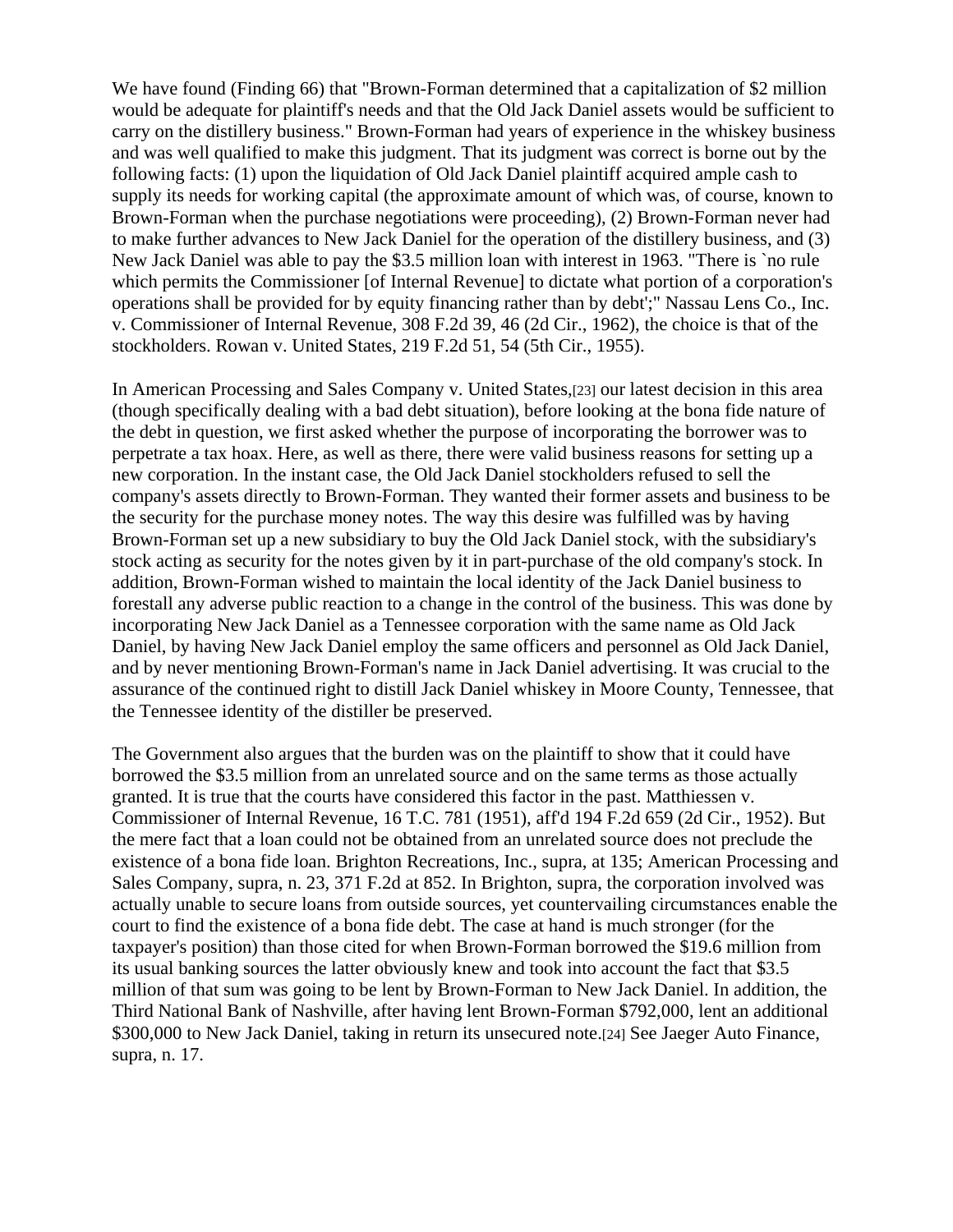The most important factor, in our minds, leading to a decision for the plaintiff, is the obvious awareness of Brown-Forman's bankers that \$3.5 million of their loan to Brown-Forman was going to be passed on to the plaintiff. In substance, the bankers loaned \$3.5 million to Brown-Forman in reliance on the fact that while Brown-Forman was going to lend that sum to the plaintiff, it had been satisfactorily established that plaintiff was going to be able to repay that sum in 1963. The bankers were most concerned with Brown-Forman having both a debt and equity position in plaintiff. Had that position been solely equity, as the Government contends it was, Brown-Forman's chance of getting repayment of its advance in case of plaintiff's insolvency would be much less than if it also had a creditor standing. Knowing that the \$3.5 million was a loan certainly influenced the bankers' decision in estimating the probability of repayment. This situation is very similar to that in Oak Motors, supra, where the Tax Court stated (at p. 524) in allowing the corporate taxpayer an interest deduction on the stockholder's loan:

For this purpose, [the stockholder Boyte] was a mere conduit and nothing else. The evidence shows that the Third National Bank \* \* \* considered Boyte's advance — and the note which represented it — to be a bona fide debt of petitioner. This is corroborated by the fact that the bank clearly was relying on repayment of petitioner's indebtedness to Boyte to enable Boyte to repay his own loan, in the same amount, to the bank.[25]

So here, the banks were relying upon repayment of New Jack Daniel's debt to Brown-Forman to enable Brown-Forman to fully meet its loan obligation. Brown-Forman needed timely repayment from New Jack Daniel in order to pay its \$9.65 million loan. In this situation, to call the advance made to New Jack Daniel one of equity capital would be to ignore the "substance" of the transaction. Irbco Corp., supra, at 366; Miller's Estate v. Commissioner of Internal Revenue, 239 F.2d 729, 732-733 (9th Cir., 1956).

Accordingly, the plaintiff is entitled to recover on its petition and the defendant is not entitled to recover on its counterclaim. Judgment is therefore entered for plaintiff.

Since the decision in this case has been limited to the issues of law and fact relating to the right of each party to recover, the amounts of recovery, relying upon our decision herein, will be determined pursuant to Rule 47(c) (2) of the Rules of this court.

[\*] This case was referred to Trial Commissioner Roald Hogenson, with directions to make findings of fact and recommendation for conclusions of law. The Commissioner has done so in an opinion and report filed April 28, 1966. Exceptions were filed by the plaintiff to the commissioner's second recommended conclusion of law in regard to the defendant's counterclaim and by the defendant to the commissioner's first recommended conclusion of law. The court is in agreement with the findings of the commissioner as to both issues. We have adopted his recommended opinion except in regard to the defendant's counterclaim.

[1] Net fair market value is fair market value less any specific mortgage or pledge to which it is subject. Treas.Reg. § 1.334-1(c) (4) (viii), supra. None of the assets in question was subject to a mortgage or pledge. Therefore, fair market value and net fair market value are the same for the purposes of this case.

[2] The defendant has accepted plaintiff's valuations of all assets other than the three in dispute. Therefore, even if the valuations in dispute are resolved in defendant's favor, plaintiff is entitled to a refund as to the assets no longer in dispute, subject to the decision on defendant's counterclaim.

[3] Defendant's valuation in a larger amount than allowed by Internal Revenue as the fair market value of the unbottled inventory is another reason why plaintiff would be entitled to a refund, even if defendant's present valuation prevails.

[4] See generally, 10 Mertens, Federal Income Taxation, § 59.01. (Zimet rev., 1964).

[5] Defendant has attacked the negotiations between Old Jack Daniel and Brown-Forman as being either nonexistent or solely a sham for tax purposes. The trial commissioner viewed and appraised the witnesses and concluded that the negotiations took place as described in the findings. Defendant argues that because tax considerations were important to the parties and both parties had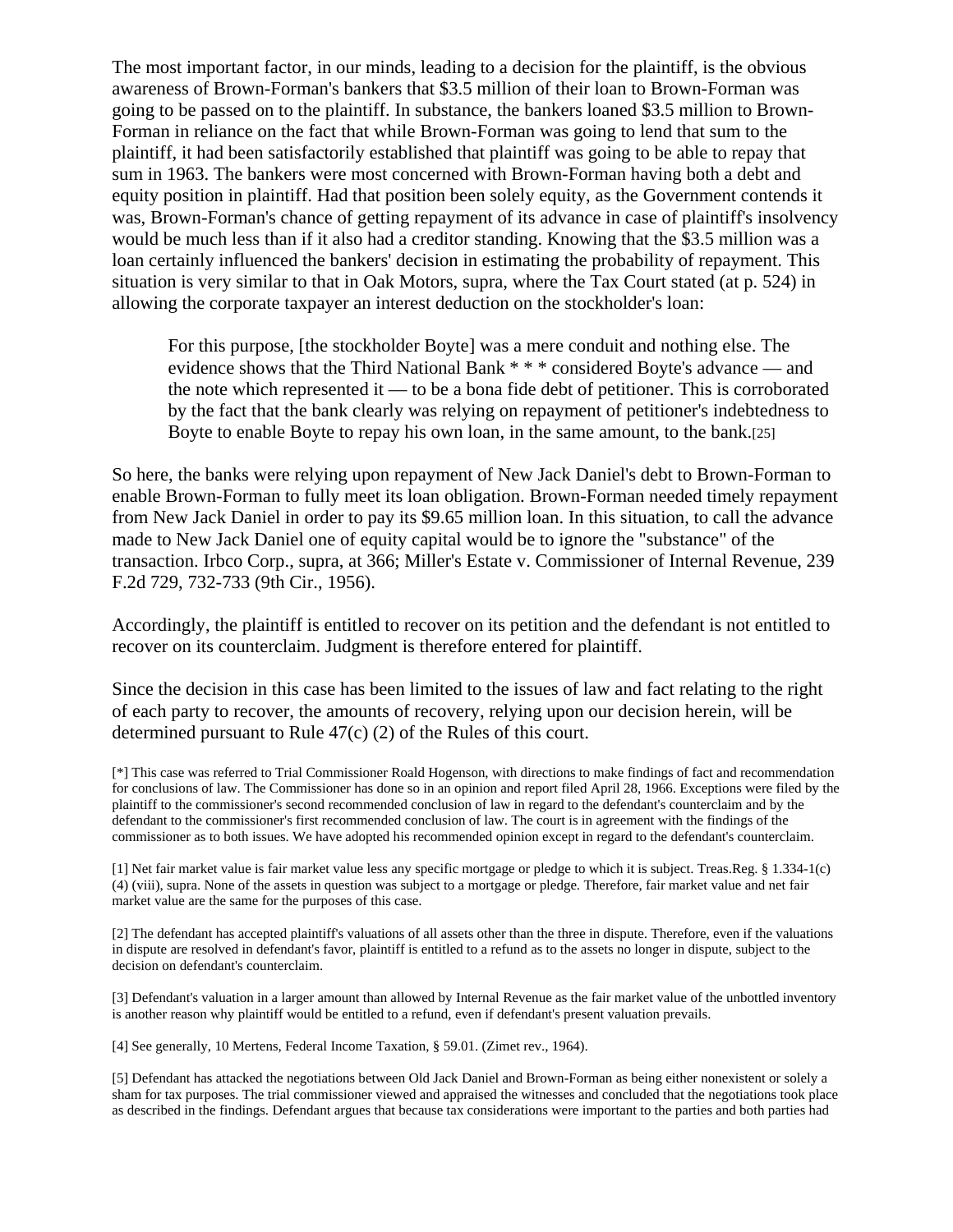an incentive to overstate inventory value (for Old Jack Daniel stockholders, in order to secure a high sales price for the shares of stock and insure payment; for Brown-Forman, in order to get a higher basis), the valuation negotiations were necessarily solely tax-oriented. Of course, that conclusion does not necessarily follow from the above premises, and the trial commissioner has concluded that the parties to the sale concluded in good faith that the insurance value was the fair market value of the unbottled whiskey inventory.

[6] Although defendant has couched its argument in terms of use of the label, presumably the same argument would be presented if a purchaser used the Jack Daniel name without the Jack Daniel label. The inventory could have had three different values, depending upon whether the purchaser used (in descending order of value) the Jack Daniel label, the Jack Daniel name, or the term "Tennessee Whiskey." (It is assumed that a bulk purchaser could not be prevented from using the latter term.) As will be developed more fully later plaintiff has presented evidence only as to the highest possible value, and defendant has presented no evidence on any of such values.

[7] See generally, Paton, Accountants' Handbook, 517 (3d ed. 1947).

[8] Gordon, What is Fair Market Value?, 8 Tax L.Rev. 35, 36 (1952).

[9] This conclusion is reinforced by defendant's acceptance of plaintiff's valuation for the bottled inventory. Defendant's rationale that plaintiff's valuation is arbitrary because it includes 100 percent of the profit on the bottle-ripe whiskey applies equally to the bottled whiskey and the unbottled bottle-ripe whiskey.

[10] The \$20 million figure should be \$18 million. The stock was purchased for \$18 million, which price reflects the value of assets less liabilities. The later liquidation of Old Jack Daniel and assumption of its liabilities by plaintiff did not add anything to the purchase price.

[11] The Court of Appeals stated in a footnote that a similar problem arose in the valuation of the partnership inventory. It did not specifically state so, but it is clear that similar problems would only arise as to the unfinished portion of the inventory, i. e., the cut but unmilled timber, and would not be factors affecting the value of the finished lumber.

[12] Plaintiff objected to Brown's testimony on the ground that he was not qualified to give an expert appraisal of whiskey inventory value. Defendant's method of developing its valuation was such that it did not require longstanding and intimate knowledge of the whiskey industry. Therefore, such expertise (or lack thereof) is not the deciding factor in considering Brown's testimony. The deciding factor is the inherent validity (or lack thereof) of defendant's theory of valuation, and Brown's testimony must, of necessity, be considered in this light.

[13] The contract between Brown-Forman and Young's Market gave Young's Market the right to buy a certain amount of bottleripe Early Times under the terms of the barrel purchase contract. However, Early Times was not considered an irreplaceable whiskey.

[14] In oral argument Defendant's able counsel justly called this issue "peanuts" because the classification of the amounts accrued by plaintiff as interest or dividends does not result in there being a great difference in the ultimate tax liability. The reason for this is that the Internal Revenue Code (26 U.S.C. § 243) would grant a parent a deduction for 85 percent of the "dividends" it received from a domestic subsidiary, whereas if it was "interest" the subsidiary would be able to deduct the full amount (26 U.S.C. § 163) and its parent would have to include the full amount in its income (26 U.S.C. § 61). Though in this latter case the parent would lose its dividends received deduction, the two corporations would be better off as a unit. In this case the net saving would be 7.5 percent on each dollar paid by the subsidiary to its parent as interest, i. e., 50 percent of 15 percent (the increased 100 per cent deduction made available by Section 243 (b) of the Internal Revenue Code of 1954 is only available in tax years ending after 12/31/63). This counterclaim was first tendered as an issue by the Government after the "loan" had been repaid, after the commencement of this suit solely on the issue of fair market value, and after plaintiff's (and Brown-Forman's) tax returns passed audit for seven years.

[15] "The classic debt is an unqualfied obligation to pay a sum certain at a reasonably close fixed maturity date along with a fixed percentage in interest payable regardless of the debtor's income." 4A Mertens, Federal Income Taxation, Section 26.10 (revised, 1966).

[16] "The essential difference between a stockholder and a creditor is that the stockholder's intention is to embark upon the corporate adventure, taking the risks of loss attendant upon it, so that he may enjoy the chances of profit. The creditor, on the other hand, does not intend to take such risks so far as they may be avoided, but merely to lend his capital to others who do intend to take them." United States v. Title Guarantee & Trust Co., 133 F.2d 990, 993 (6th Cir. 1943). The creditor "\* \* \* seeks a definite obligation, payable in any event." Commissioner of Internal Revenue v. Meridian & Thirteenth Realty Co., 132 F.2d 182, 186 (7th Cir., 1942).

[17] The substance, not the form, of the advances will determine whether they are to be considered as loans or as capital contributions, Crown Iron Works Co. v. Commissioner of Internal Revenue, 245 F.2d 357, 359 (8th Cir., 1957); Jaeger Auto Finance Co. v. Nelson, 191 F.Supp. 693, 697 (D.C.E.D.Wis., 1961); Gilbert v. Commissioner of Internal Revenue, 262 F.2d 512, 513 (2d Cir., 1959), cert. den. 359 U.S. 1002, 79 S.Ct. 1139, 3 L.Ed.2d 1030 (1959).